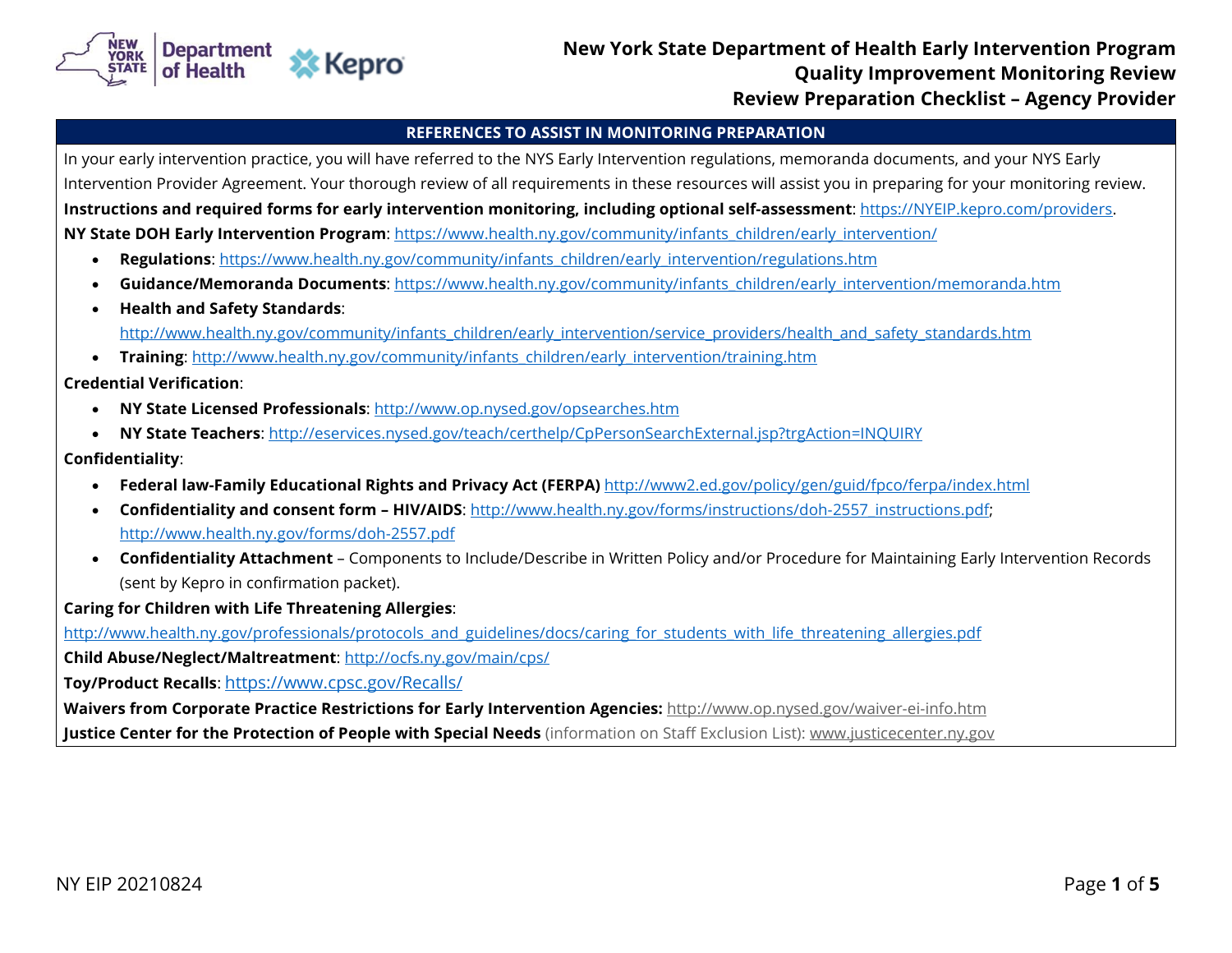

# **New York State Department of Health Early Intervention Program CALC THE STATE OF PROPERTY IN STATE IS A READ OF STATE OF A READ OF A READ OF A READ OF A READ STATE OF A REA**<br>Quality Improvement Monitoring Review **Review Preparation Checklist – Agency Provider**

| <b>SEND PRIOR TO MONITORING</b>                                                                                                                                                                                                                                                                                                                                                                                                                                                                                                                                       |                   |            |           |
|-----------------------------------------------------------------------------------------------------------------------------------------------------------------------------------------------------------------------------------------------------------------------------------------------------------------------------------------------------------------------------------------------------------------------------------------------------------------------------------------------------------------------------------------------------------------------|-------------------|------------|-----------|
| Staff List: As soon as possible, no later than 2 weeks prior to review: E-mail to Kepro a list of all employees and contractors<br>who currently provide early intervention services, completed according to attachment entitled, "Instructions for<br><b>Completion of Personnel List for Agency Monitoring Review."</b>                                                                                                                                                                                                                                             | <b>Date Sent:</b> |            |           |
| Quality Assurance Plan: As soon as possible, no later than 2 weeks prior to review: E-mail to Kepro a scanned copy of your<br>required Quality Assurance Plan, for each service offered by the agency, including evaluations and service coordination.                                                                                                                                                                                                                                                                                                                | <b>Date Sent:</b> |            |           |
| Policies and Procedures: As soon as possible, no later than 2 weeks prior to review: E-mail to Kepro all written policies and<br>procedures as outlined on page 3 of this checklist, including those on Confidentiality.                                                                                                                                                                                                                                                                                                                                              | <b>Date Sent:</b> |            |           |
| Liability Insurance: As soon as possible, no later than 2 weeks prior to review: E-mail to Kepro a copy of the current agency<br>liability insurance coverage.                                                                                                                                                                                                                                                                                                                                                                                                        | <b>Date Sent:</b> |            |           |
| NYSED Corporate Practice Waiver (NA FOR MUNICIPALITY PROVIDERS); As soon as possible, no later than 2 weeks prior                                                                                                                                                                                                                                                                                                                                                                                                                                                     | <b>Date Sent:</b> |            |           |
| to review: E-mail to Kepro your corporate practice waiver for your agency's NYSDOH approved Early Intervention Agency.                                                                                                                                                                                                                                                                                                                                                                                                                                                |                   |            |           |
| <b>CHILD RECORDS</b>                                                                                                                                                                                                                                                                                                                                                                                                                                                                                                                                                  |                   |            |           |
| Prepare for each child on the list.                                                                                                                                                                                                                                                                                                                                                                                                                                                                                                                                   |                   | <b>Yes</b> | <b>No</b> |
| Child records content: Designate someone on your team to assist with accessing client records, including hardcopies and/or navigating<br>your Electronic Health Record (EHR) platform, from the date the child was referred to the agency to the current date or date of discharge.<br>Ensure child records and child lists are handled in a manner that protects personally identifiable information. Please include all records,<br>including consent forms, medical information, evaluations, progress notes, session notes, and prescriptions/orders for service. |                   |            |           |
| <b>PERSONNEL RECORDS</b>                                                                                                                                                                                                                                                                                                                                                                                                                                                                                                                                              |                   |            |           |
| For all staff on the list submitted to Kepro                                                                                                                                                                                                                                                                                                                                                                                                                                                                                                                          |                   | <b>Yes</b> | <b>No</b> |
| Service Coordinator qualifications: Resumes from the time of hire must be available.                                                                                                                                                                                                                                                                                                                                                                                                                                                                                  |                   |            |           |
| Documentation to resolve any personnel credential issues, only if you have been notified by Kepro of the need to resolve an issue.                                                                                                                                                                                                                                                                                                                                                                                                                                    |                   |            |           |
| State Central Registry (SCR): SCR screening, and a Staff Exclusion List (SEL) background check through the Justice Center completed<br>by your agency, of all personnel who have regular and substantial contact with children. Not applicable for service coordinators, and staff<br>who only conduct evaluations.                                                                                                                                                                                                                                                   |                   |            |           |
| Annual health assessment: Documentation is present in all service coordinator, direct service provider, paraprofessional, teacher<br>assistant, teacher aide and volunteer files.                                                                                                                                                                                                                                                                                                                                                                                     |                   |            |           |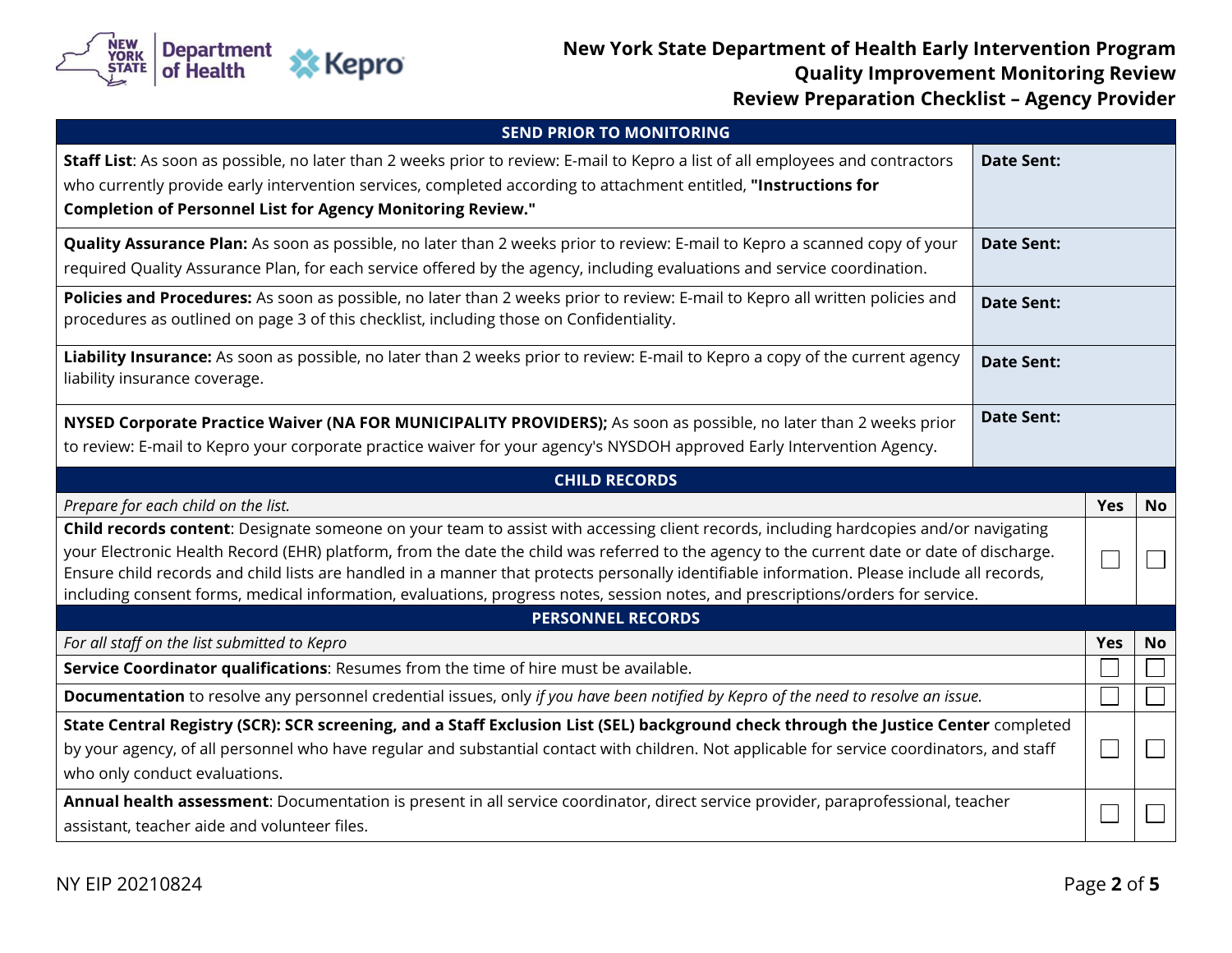

## **New York State Department of Health Early Intervention Program CONSTRANS CALLS AND THE CONFERENCE AND THE CONFERENCE AND THE CONFERENCE AND REVIEW AND REVIEW AND REVIEW AND Review Preparation Checklist – Agency Provider**

### **SEND PRIOR TO MONITORING**

|  | Confidentiality training: Documentation of confidentiality training in each staff person's file, or if not found in each staff person's file, |  |
|--|-----------------------------------------------------------------------------------------------------------------------------------------------|--|
|  |                                                                                                                                               |  |

documentation such as training agendas, attendance rosters, memos or meeting minutes.

**Other required training**: Documentation of service provider, service coordinator, and evaluator training per the Provider Agreement.

### **DOCUMENTS TO BE MADE AVAILABLE**

|                                                                                                                                           | <b>Yes</b> | <b>No</b> |
|-------------------------------------------------------------------------------------------------------------------------------------------|------------|-----------|
| MDE health assessment capacity; Documentation to demonstrate the capacity to provide or obtain a supplemental evaluation if needed to     |            |           |
| provide the child's health assessment component of the MDE.                                                                               |            |           |
| Parental consent form to use unencrypted email, if applicable.                                                                            |            |           |
| Document used for child record access (access log).                                                                                       |            |           |
| Document provided to parents describing the process they must follow to inspect and review their child records.                           |            |           |
| Document used for parental consent for release of information.                                                                            |            |           |
| Behavior management plans that have been developed for any child within the past year, regardless if the child's file is reviewed.        |            |           |
| Document that informs parents of sick day policy and procedures.                                                                          |            |           |
| Incident reporting: Documentation, including incident reports, of all health and safety related incidents or injuries that occurred while |            |           |
| children were receiving services.                                                                                                         |            |           |
| Written parent permission for administration of medication; documentation of medication administration and documentation of               |            |           |
| credentials or training for staff administering medication.                                                                               |            |           |
| <b>JCAHO Accreditation</b> , if applicable.                                                                                               |            |           |
| Current Daycare License, if applicable.                                                                                                   |            |           |
| Fire inspection: Most recent fire inspection by local government authority or current Day Care License; within 1 year, if facility-based. |            |           |
| Evacuation drill records, if facility-based.                                                                                              |            |           |
| Allergy plans for children who have or have had a plan in the past 2 years, if facility-based.                                            |            |           |
| Child emergency consents and parental contact information: If using a community site and parent is not present.                           |            |           |

 $\frac{1}{2}$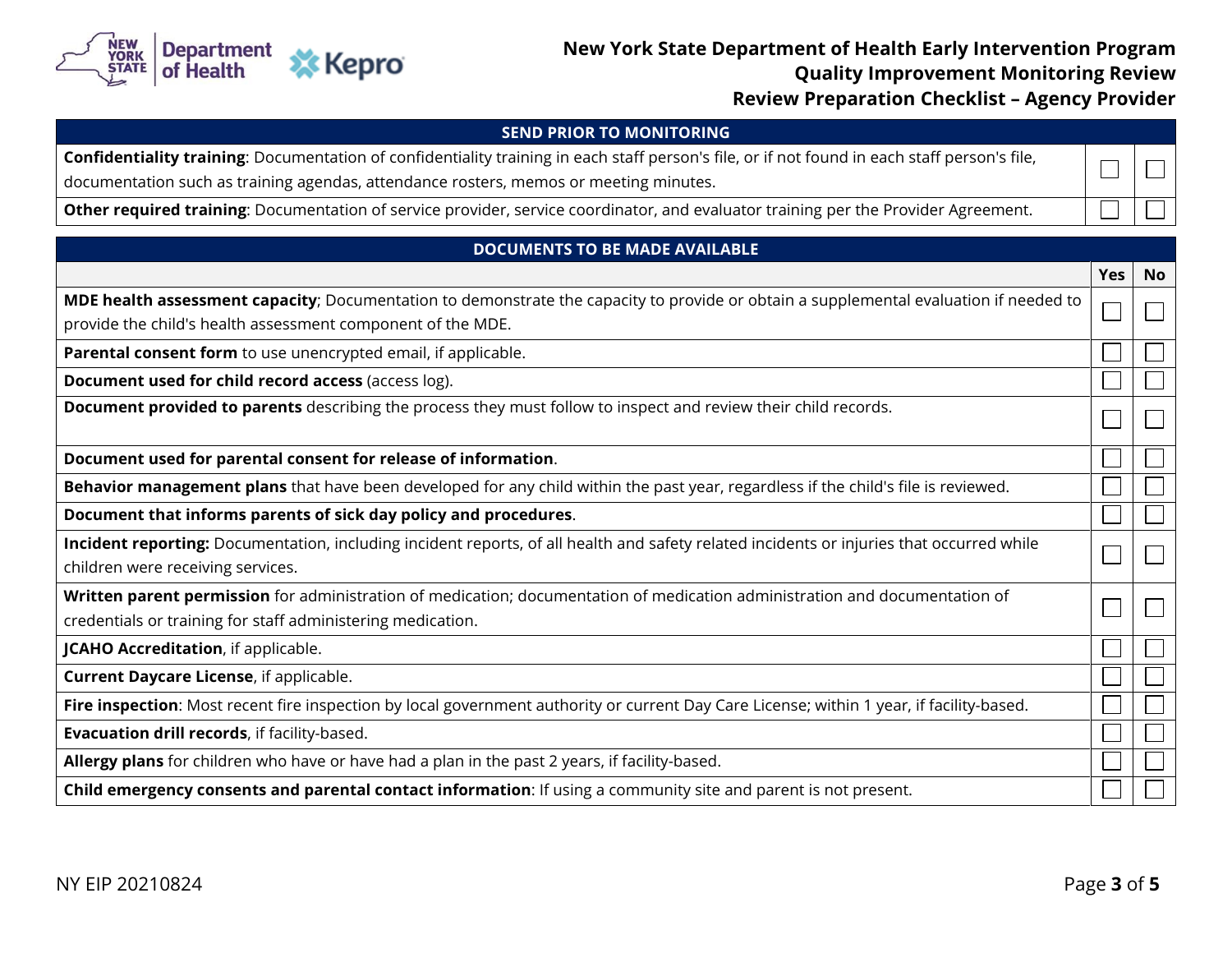

# **New York State Department of Health Early Intervention Program All Strate Department of Health Early Intervention Program**<br>Quality Improvement Monitoring Review **Review Preparation Checklist – Agency Provider**

| <b>DOCUMENTS TO BE MADE AVAILABLE</b>                                                                                                                                                                                                                         |            |           |
|---------------------------------------------------------------------------------------------------------------------------------------------------------------------------------------------------------------------------------------------------------------|------------|-----------|
|                                                                                                                                                                                                                                                               | <b>Yes</b> | <b>No</b> |
| <b>WRITTEN POLICIES</b>                                                                                                                                                                                                                                       |            |           |
| Submit all written policies at least 2 weeks prior to your review. The Confidentiality Attachment sent with your confirmation packet, and the Health<br>and Safety Standards located on the DOH website will assist you to ensure your policies are complete. | Yes        | <b>No</b> |
| Procedure to ensure records containing personally identifiable information are maintained in secure locations and disposed of properly [PI-<br>42B].                                                                                                          |            |           |
| Procedure to ensure records containing personally identifiable information are maintained securely and disposed of properly when stored<br>off-site, if applicable [PI-42C].                                                                                  |            |           |
| Procedure to ensure information on computers is protected and if removable storage devices are used how they are secured [PI-42E].                                                                                                                            |            |           |
| Procedure for use of email [PI-42F].                                                                                                                                                                                                                          |            |           |
| Procedure to ensure confidentiality of faxed information containing personally identifiable information is maintained [PI-42G].                                                                                                                               |            |           |
| Procedure to ensure confidentiality is maintained when lists contain record of access for multiple children [PI-42I].                                                                                                                                         |            |           |
| Procedure for parental notification of process to review their child's record [PI-42]].                                                                                                                                                                       |            |           |
| Procedure for ensuring parental access to their child's record [PI-42K].                                                                                                                                                                                      |            |           |
| Procedure to amend a child's record [PI-42M].                                                                                                                                                                                                                 |            |           |
| Procedure to obtain consent to release information [PI-42O].                                                                                                                                                                                                  |            |           |
| Procedure to protect records containing sensitive information and HIV related information [PI-42Q].                                                                                                                                                           |            |           |
| Procedure to keep staff informed of confidentiality requirements [PI-42T].                                                                                                                                                                                    |            |           |
| Procedures to ensure employees and contractors have current licensure, certification, or registration and are qualified to deliver EIP<br>services, including service coordination [PI-45].                                                                   |            |           |
| Procedure to screen employee and subcontracted individuals through the New York State (NYS) Central Register of Child Abuse and<br>Maltreatment (SCR) and the NYS Justice Center for the Protection of People with Special Needs [PI-46].                     |            |           |
| Procedure to report suspected child abuse and maltreatment [PI-47].                                                                                                                                                                                           |            |           |
| Procedure to address behavior injurious to the child or others and use of corporal punishment and aversive interventions [PI-50].                                                                                                                             |            |           |
| Procedure to address child and provider illness and emergencies [PI-52].                                                                                                                                                                                      |            |           |
| Procedure to address unsafe conditions encountered in the home environment [PI-81].                                                                                                                                                                           |            |           |